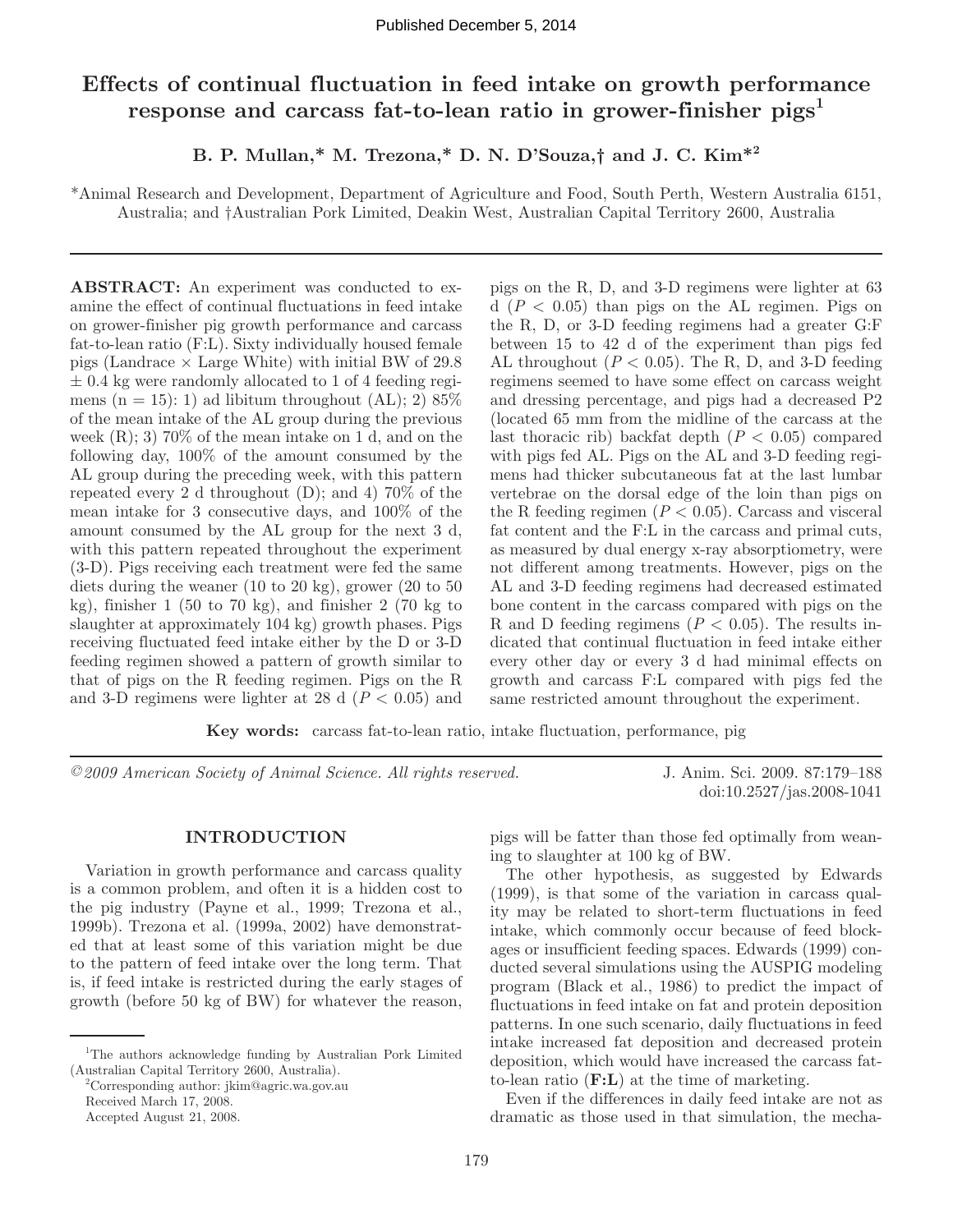nism by which the fluctuation influences fat and protein deposition should still hold if feed intake was insufficient or was in excess of that required for maximum protein deposition (de Greef, 1992). The hypothesis tested in this experiment was that the carcass F:L of pigs at slaughter would increase if the feed intake of pigs fluctuated during the growth period from 30 to 100 kg of BW. The subsequent objective was to determine the influence of fluctuations in feed intake on carcass composition, including carcass F:L.

# **MATERIALS AND METHODS**

The experimental protocol used in this study was approved by the Department of Agriculture and Food Western Australia Animal Ethics committee. Animals were handled according to the Australian code of practice for the care and use of animals for scientific purposes (National Health and Medical Research Council, 2004).

# *Animals, Diets, and Feeding*

An experiment with 60 individually housed female pigs (Landrace  $\times$  Large White) and 4 feeding regimens  $(n = 15/\text{feeding region})$  was conducted, using a randomized complete block design. Pigs were acquired at 35 d of age (weaned at 21 d) from a commercial herd with a high health status and housed in group pens, where they were fed commercial creep and weaner diets until reaching the desired start BW for the experiment. At approximately 30 kg of BW, pigs were moved and housed in individual pens  $(1.62 \text{ m}^2)$ . Pigs were sorted by BW, assigned to 15 blocks based on BW, and randomly allocated to 4 treatments within a block. The 4 feeding regimens used were 1) ad libitum feed intake throughout (**AL**); 2) 85% of the mean intake of the AL group during the previous week (**R**); 3) 70% of the mean intake on 1 d, and on the following day, 100% of the mean intake of the AL group during the preceding week, with this pattern repeated every 2 d throughout (**D**); and 4) 70% of the mean intake for 3 consecutive days and then fed at 100% of the AL group for the next 3 d, with this pattern repeated throughout the experiment (**3-D**). Average feed intake for pigs on the D, 3-D, and R treatments was the same, but the pattern of feed intake differed. The 85% restriction amount was chosen based on the commercial applicability of and ethical rationale for long-term feed restriction. Pigs were only allowed access to a maximum of 100% of ad libitum intake of control pigs after restriction to maintain feed intake patterns, because allowing pigs to eat ad libitum after restriction could produce variable intake and hence variable feeding patterns within the group. As the feeding amount for pigs in the R, D, and 3-D groups was determined, there was a delay in adjusting feeding amounts correctly in the initial phase (first 2 wk) of the experiment. Pigs on each treatment were fed the same

diets during the weaner (10 to 20 kg), grower (20 to 50 kg), finisher 1 (50 to 70 kg), and finisher 2 (70 kg to slaughter) phases, with each diet being formulated to meet the requirements of the animal for AA and energy (NRC, 1998; Table 1). Pigs had ad libitum access to water, and pigs on the restricted-feeding amounts were given all their allowance as one feeding in the morning. Body weights and feed intake of pigs were recorded on a weekly basis. The building was naturally ventilated and depended on natural light (approximately 12 h at the initiation of the experiment and 14 h at the end). The minimum and maximum temperature during the entire experimental period was 9.7 to 25.2°C, respectively, with a mean temperature of 17.2°C.

# *Carcass Composition*

At approximately 104 kg of BW, pigs were slaughtered at a commercial abattoir by  $CO<sub>2</sub>$  stunning and exsanguination. After slaughter, viscera and flare fat (a fat depot comprising the perinephric and retroperitoneal fats) were collected from each pig, and the heart, liver, lungs, kidneys, and gastrointestinal tract were separated. The gastrointestinal tract was emptied, washed, patted dry with paper towel, and weighed before being frozen at −20°C. The viscera collected from each pig were later minced separately while frozen and then thawed, homogenized, and subsampled for chemical analysis of DM, fat, protein, and ash as described by Suster et al. (2003). The hot carcasses (AUSMEAT Trim 13, AUS-MEAT Ltd., South Brisbane, Queensland, Australia; head off, flare fat off, foretrotters off, and hindtrotters on) were weighed, and the backfat depth at the **P2** site (located 65 mm from the midline of the carcass at the last thoracic rib) was determined on the hot carcass at 45 min after slaughter by using a Hennessy grading probe (Hennessy Grading Systems Ltd., Sorrento, Queensland, Australia). The carcasses were split longitudinally before being moved into a chiller. Approximately 24 h postslaughter, the right side of the carcass was separated into the commercial primal cuts of shoulder, loin, belly, and hindquarters. The shoulder primal was removed from the middle with a straight cut between the last and second last lumbar vertebrae. The middle was cut parallel to the dorsal edge at the point of the last rib, to give the loin and belly primal cuts. Fat thickness (mm) in the shoulder, loin, belly, and ham were measured (Vernier scale caliper, Mitutoyo, Kanagawa, Japan). Fat thicknesses in the dorsal and ventral edges of the loin were measured at the 2nd rib, last rib, last lumbar vertebrae, and 11th rib. The fat thickness in the belly was measured at the 2nd rib, last rib, and last lumbar vertebrae. The primal cuts were analyzed for carcass fat, lean, and bone content by dual energy x-ray absorptiometry (**DXA**; Hologic QDR 4500A, Hologic Inc., Waltham, MA). Compared with the method of complete dissection and chemical analysis, DXA is reported to estimate within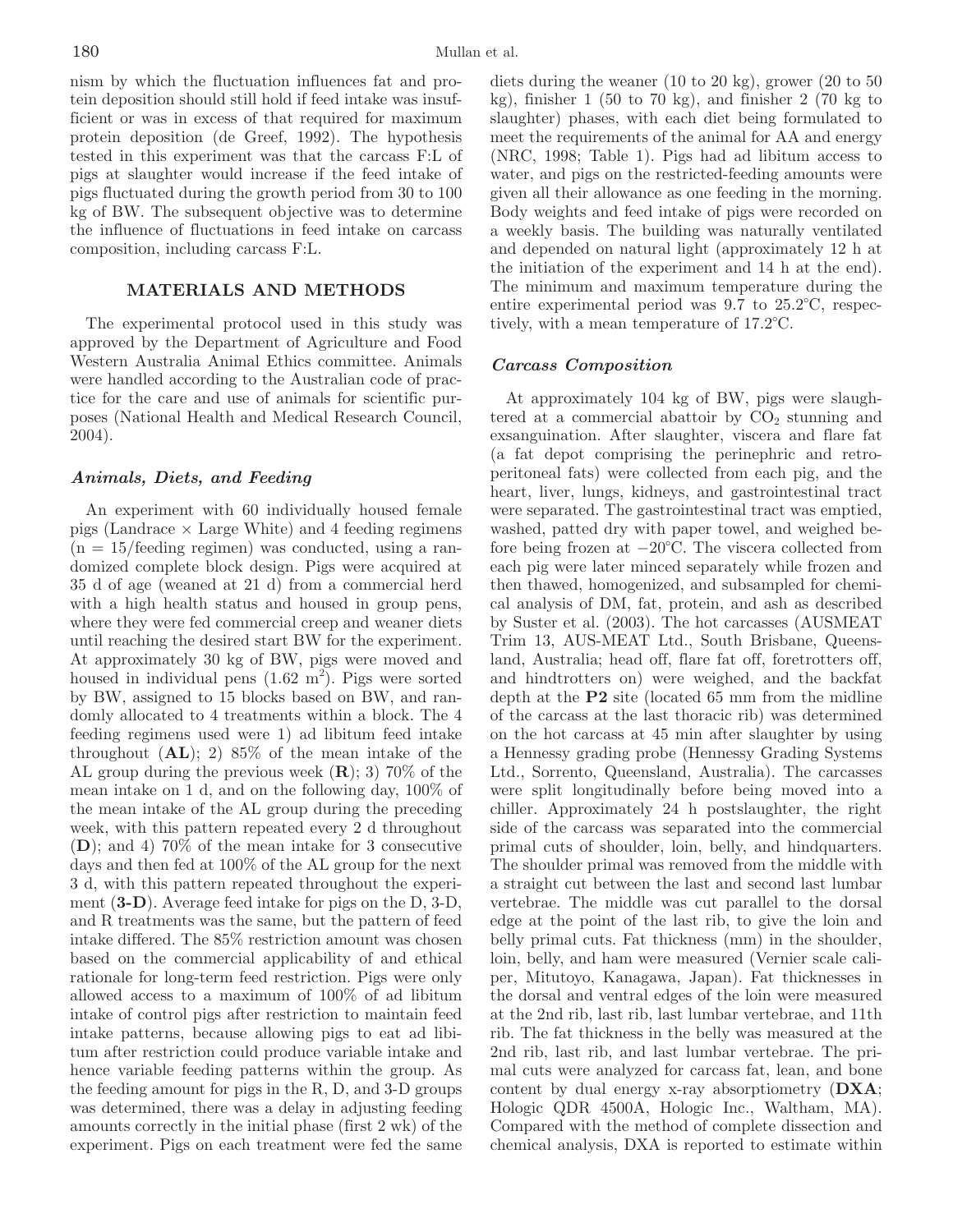**Table 1.** Ingredients and calculated composition of the experimental diets, as-fed basis

| Item                                             | Weaner | Grower         | Finisher 1 | Finisher 2               |
|--------------------------------------------------|--------|----------------|------------|--------------------------|
| Ingredient, $g/kg$                               |        |                |            |                          |
| Barley                                           |        | 330            | 785        | 769                      |
| Wheat                                            | 713    | 373            |            |                          |
| Lupins                                           | 50     | 200            | 100        | 150                      |
| Soybean meal                                     | 70     |                |            |                          |
| Blood meal                                       | 25     | 14             | 21         |                          |
| Meat and bone meal                               | 66     | 73             | 73         | 73                       |
| Fish meal                                        | 60     |                |            | $\overline{\phantom{a}}$ |
| Canola oil                                       | 10     | $\overline{5}$ | 18         | 5                        |
| L-Lys                                            | 2.00   | 1.74           | 0.96       | 1.09                     |
| DL-Met                                           | 0.52   | 0.74           | 0.33       | 0.22                     |
| $L$ -Thr                                         | 0.84   | 0.23           |            |                          |
| Mineral-vitamin premix <sup>1</sup>              | 1.50   | 0.70           | 0.70       | 0.70                     |
| Choline chloride                                 | 0.40   | 0.40           | 0.40       | 0.40                     |
| Salt                                             | 1.00   | 1.00           | 1.00       | 1.00                     |
| Calculated composition                           |        |                |            |                          |
| DE, MJ/kg                                        | 14.5   | 13.5           | 13.2       | 12.8                     |
| Starch, g/kg                                     | 447    | 415            | 426        | 419                      |
| Protein, g/kg                                    | 228    | 189            | 172        | 168                      |
| Fat, $g/kg$                                      | 38.2   | 36.0           | 45.0       | 34.5                     |
| Crude fiber, $g/kg$                              | 30.3   | 57.6           | 55.9       | 62.4                     |
| NDF, $g/kg$                                      | 111    | 159            | 175        | 183                      |
| Standardized ileal digestible lysine, g/MJ of DE | 0.80   | 0.60           | 0.55       | 0.50                     |

<sup>1</sup>Provided the following per kilogram of weaner (grower-finisher) diets: vitamin A, 10,500 (4,900) IU; vitamin D<sub>3</sub>, 2,100 (980) IU; vitamin E, 30 (14) mg; vitamin K, 1.5 (0.7) mg; vitamin B<sub>1</sub>, 1.5 (0.7) mg; vitamin B<sub>2</sub>, 4.5 (2.1) mg; vitamin B<sub>6</sub>, 2.25 (1.05) mg; vitamin B<sub>12</sub>, 22.5 (12.5) μg; niacin, 18 (8.4) mg; pantothenic acid, 15 (7) mg; folic acid, 0.29 (0.13) mg; biotin, 45 (21) μg; calcium pantothenate, 16 (7.5) mg; Co, 0.3 (0.14) mg as sulfate; Cu, 15 (7) mg as sulfate; Fe, 90 (42) as ferrous sulfate; I, 0.75 (0.35) mg as potassium iodine; Mn, 60 (28) mg as oxide; Se, 0.45 (0.21) mg as sodium selenite; Zn, 150 (70) mg as zinc oxide; and antioxidant, 30 (14) mg as Endox (Kemin Industries Inc., Singapore).

a 5% difference for lean, protein, water, and ash and within a 10\% difference for lipid (Suster et al., 2006). Carcass fat, lean, and bone contents were analyzed by using a fan beam x-ray bone densitometer (Hologic QDR 4500A, Hologic Inc.) as described by Suster et al. (2004). The half carcass was placed on the DXA table with the cut surface down and scanned, and fat, lean, and bone contents were estimated by using QDR 4500A regional analysis software (v8.26a:3, Hologic Inc.) and the calibration model developed by Suster et al. (2003). Measured fat and lean contents were then logarithmically transformed into base 10, and lipid and lean protein contents were predicted by using preestablished regression equations (Suster et al., 2003).

# *Statistical Analyses*

Data were analyzed as a randomized complete block design by the ANOVA procedure of Genstat (version 8, VSN International Ltd., Hemel Hempstead, UK), with the pig as the experimental unit. Pigs were blocked based on initial BW. Data were tested for normal distribution within treatment and logarithmically transformed into base 10 where appropriate before being subjected to the ANOVA procedure. Fisher's protected LSD was used to assess the treatment effect. Because the treatment effect was not evident for the fat composition measured by DXA in the half carcass and primal cuts, data were pooled across treatments and linear regression analyses were conducted to examine the relationships between total carcass fat and carcass F:L.

#### **RESULTS**

#### *Growth of Pigs*

Average daily feed intakes of the 3 groups of pigs, in which feed intake was restricted for at least part of the time, were similar and were approximately 85% of those of the AL group, indicating that the target differences in ADFI were achieved. The differences in ADFI among the AL group and their counterparts were greater during the first 14 d (approximately 23%) than for the entire experimental period (15%) because of the delay in adjusting the feed amount in the initial phase of the experiment. There was never any feed remaining in the feeders for pigs in the D or 3-D group during the restrictive or refeeding (100% of ADFI in the AL treatment) period, and no abnormal behavior was observed.

There was no difference in starting BW, but by 4 wk into the experiment, pigs fed AL were heavier (*P* < 0.05) than pigs fed R and 3-D ( $P < 0.05$ ). In addition, pigs in the AL group were heavier than their counterparts from wk 7 to 9 ( $P < 0.05$ ; Figure 1). Pigs were slaughtered at the same BW; therefore, there was no difference in BW among treatments at the end of the experiment. Examination of the weekly growth pattern indicated that the depression of growth in pigs on the R, D, and 3-D feeding regimens occurred during the early stage of the experiment. Pigs on the R, D, and 3-D feeding regimens weighed approximately 3 kg less than pigs on the AL regimen after 1 wk of the experi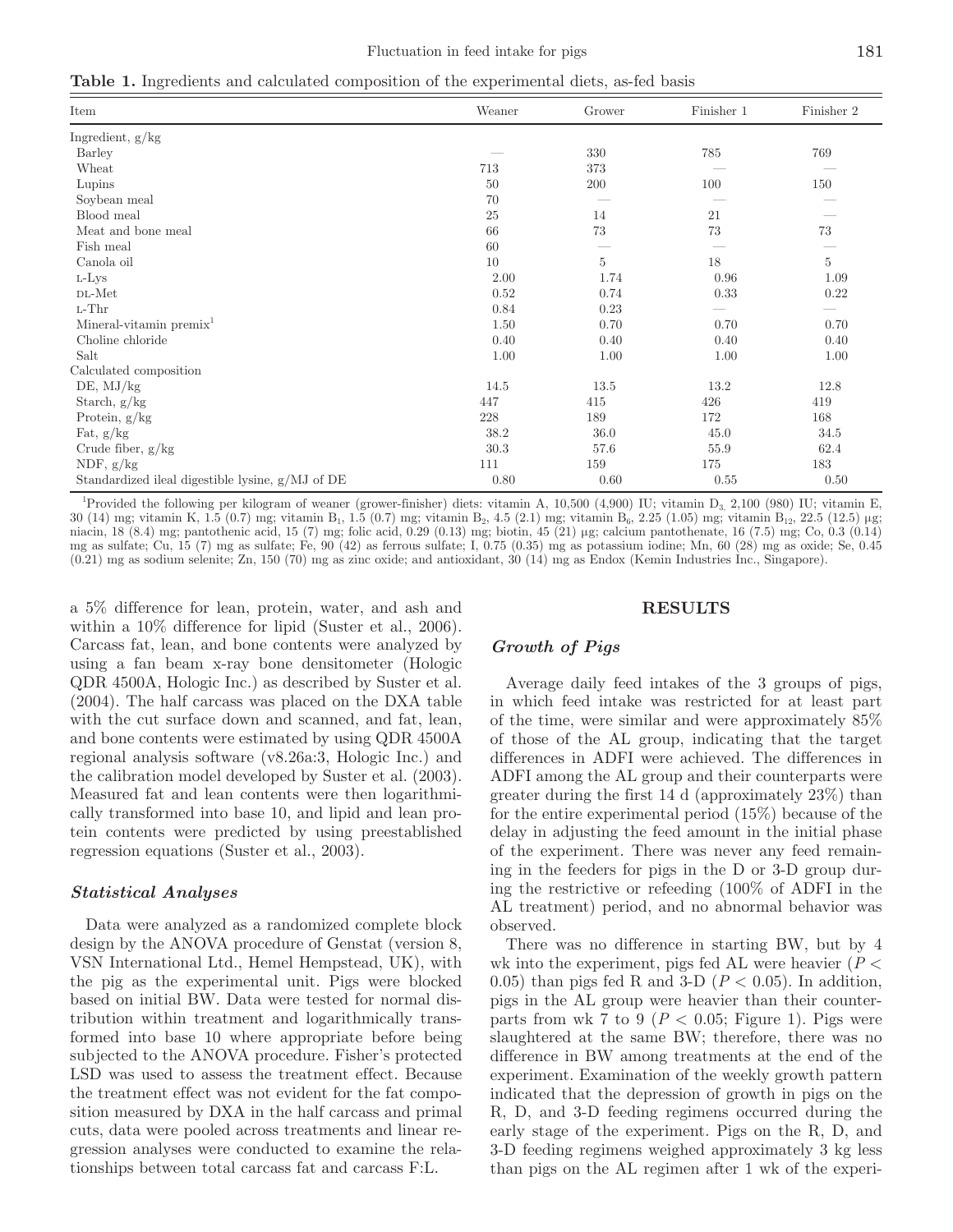mental period  $(P = 0.059)$ , and weighed approximately 4 kg less by wk 2 (*P* < 0.05). This was maintained until wk 8 of the experiment, after which the growth depression increased and there was a 7.5-kg difference ( $P <$ 0.05). The growth pattern of pigs on the D feeding regimen was identical to that of pigs on the R feeding regimen, whereas pigs on the 3-D feeding regimen showed a greater numerical growth depression after 7 wk.

Performance indices of the pigs are presented in Table 2. Pigs on the R and D feeding regimens had decreased ADG compared with those fed AL from 0 to 14 d (*P* < 0.05) and from 43 to 63 d (*P* < 0.05). Pigs on the 3-D feeding regimen even had decreased ADG compared with pigs on the D regimen from 0 to 14 d and from 43 to 63 d. Overall, pigs on the R, D, and 3-D feeding regimens had decreased ADG compared with pigs fed AL  $(P < 0.05)$ . From d 0 to 14, pigs on the R and 3-D feeding regimens had decreased G:F compared with pigs fed AL and D  $(P < 0.05)$ . However, compared with pigs fed AL, pigs on the R, D, and 3-D feeding regimens had consistently greater G:F from 15 to 42 d ( $P < 0.05$ ). For the final finishing period (d 43) to 63), no differences were observed among treatments. As a consequence of the greater ADG, the AL group reached the target slaughter BW approximately 11 d earlier than pigs receiving the restricted-feeding treatments  $(P < 0.05)$ .

# *Carcass and Viscera*

There was no difference in carcass weight or dressing percentage (Table 3). The amount of flare fat was also not different among treatments. Pigs receiving the AL treatment had greater P2 depth compared with pigs receiving the other treatments  $(P < 0.05)$ . Compared with the R group (85% AL), the difference was 3.0 mm. Although not statistically significant, the P2 depth for the 2 groups in which feed intake fluctuated daily (D) or in a 3-daily cycle (3-D) was approximately 1 mm thicker than for the R group.

For the measures of carcass fatness, the AL group had a greater fat depth at the last lumbar vertebrae of the dorsal  $(P < 0.05)$  and ventral regions  $(P < 0.05)$  of the loin compared with pigs receiving the other treatments, except those receiving the 3-D for the dorsal region. Pig on the 3-D treatment also had a greater fat depth at the last lumbar vertebrae of the dorsal edge of the loin compared with those in the R group  $(P < 0.05)$ . However, there were no other differences among treatments in subcutaneous fat thickness at other locations. There were no differences in the weight of any visceral organs, nor were there any differences in the chemical fat, protein, or ash contents of the viscera (Table 4).

#### *Carcass F:L*

The compositions of the half carcass and primal cuts, as measured by DXA, are presented as a proportion of carcass weight in Table 5. There were no differences in the fat or lean content of the half carcass or any of the primal cuts. There was also no treatment effect on the F:L in the half carcass or the primal cuts. The only differences were in the estimated bone content of the half carcass ( $P < 0.05$ ) and the loin ( $P < 0.001$ ) primal cut. Pigs on the AL and 3-D feeding regimens had decreased estimated bone content in the half carcass  $(P < 0.05)$ and loin  $(P < 0.05)$  compared with pigs in the R and D feeding regimens. Estimated lipid and protein contents



**Figure 1.** Impact of fluctuations in feed intake on growth of female pigs between 30 to 100 kg. Treatments:  $AL =$  feeding ad libitum;  $R =$ feeding 85% of ad libitum; D = feeding 70% ad libitum 1 d, then 100% of ad libitum the next day; and 3-D = feeding 70% ad libitum for 3 d, then 100% ad libitum for the next 3 d. R and 3-D vs. AL at wk 4, *P* < 0.05, and R, D, and 3-D vs. AL during wk 7 to 9, *P* < 0.05.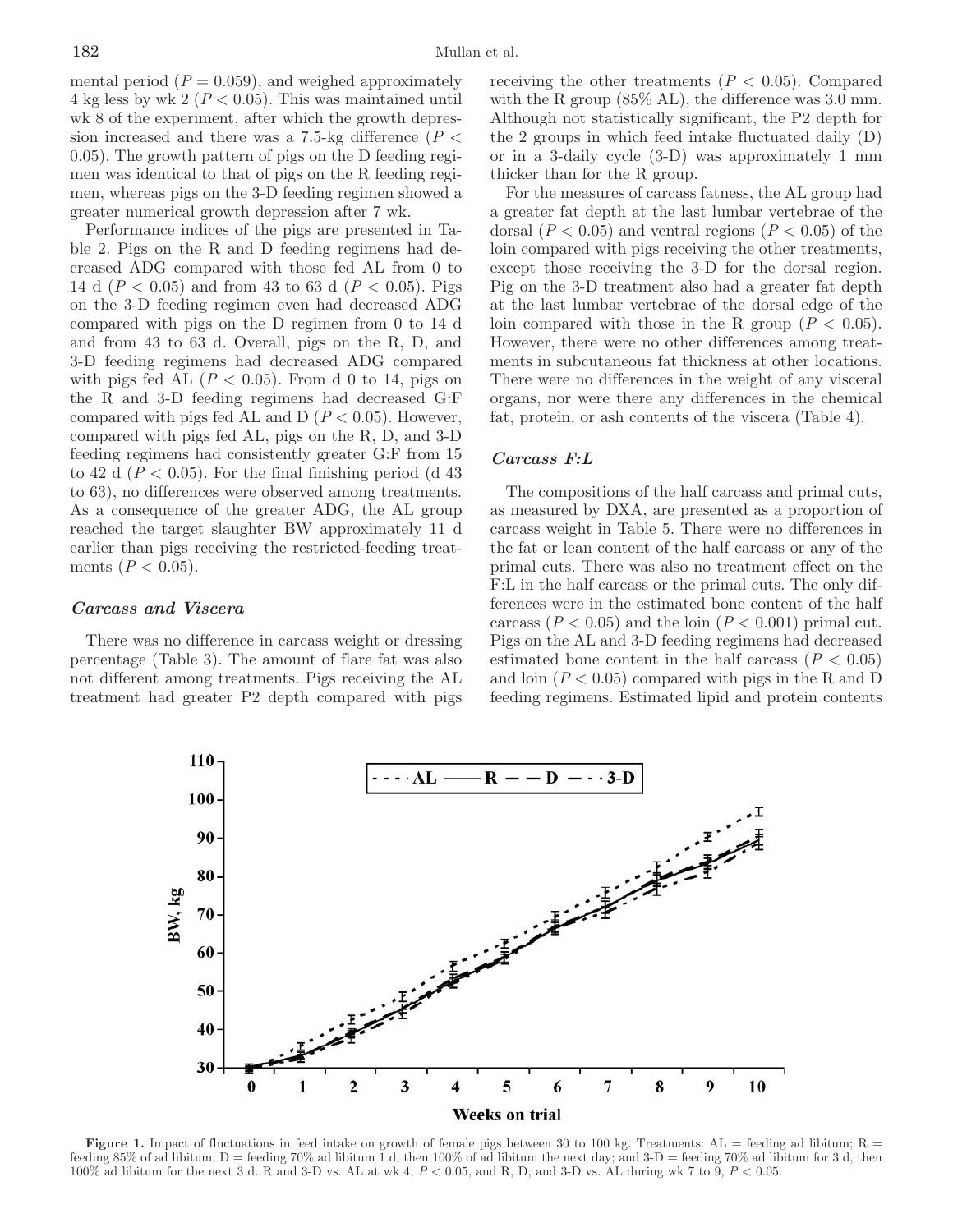| $\frac{1}{1}$         |                     |                   |                     |                     |         |            |
|-----------------------|---------------------|-------------------|---------------------|---------------------|---------|------------|
|                       |                     |                   |                     |                     |         |            |
| Item                  | AL                  | R                 | $\mathbf D$         | $3-D$               | $SEM^2$ | $P$ -value |
| BW, kg                |                     |                   |                     |                     |         |            |
| Start                 | 29.4                | 30.3              | 29.8                | 29.8                | 0.8     | 0.874      |
| End                   | 103.7               | 104.6             | 104.1               | 104.2               | 0.5     | 0.708      |
| ADG, g                |                     |                   |                     |                     |         |            |
| $0$ to 14 d           | $936^{\mathrm{a}}$  | $606^{bc}$        | $676^{\rm b}$       | $566^{\circ}$       | 30      | 0.001      |
| 15 to 28 d            | 1,055               | 979               | 1,055               | 1,022               | 32      | 0.816      |
| $29$ to $42$ d        | 922                 | 1,000             | 979                 | 1,026               | 35      | 0.212      |
| $43$ to $63$ d        | $929^{\mathrm{a}}$  | $806^{\rm b}$     | $794^{\rm b}$       | $708^{\rm c}$       | 30      | 0.001      |
| Overall               | $958^{\mathrm{a}}$  | $843^{\rm b}$     | $856^{\rm b}$       | $817^{\rm b}$       | 20      | 0.001      |
| ADFI, kg              |                     |                   |                     |                     |         |            |
| $0$ to 14 d           | $2.11^{\mathrm{a}}$ | $1.53^{\rm b}$    | $1.54^{\rm b}$      | 1.48 <sup>b</sup>   | 0.05    | 0.001      |
| 15 to 28 d            | $2.65^{\rm {a}}$    | 2.26 <sup>b</sup> | 2.28 <sup>b</sup>   | 2.21 <sup>b</sup>   | 0.06    | 0.001      |
| $29$ to $42$ d        | $3.00^{\rm a}$      | $2.74^{b}$        | $2.68^{\rm b}$      | $2.74^{\rm b}$      | 0.08    | 0.024      |
| $43$ to $63$ d        | $3.20^{\mathrm{a}}$ | $2.75^{\rm b}$    | $2.68^{\rm b}$      | $2.64^{\mathrm{b}}$ | 0.07    | 0.001      |
| Overall               | $2.84^{\mathrm{a}}$ | $2.37^{\rm b}$    | $2.34^{\rm b}$      | 2.31 <sup>b</sup>   | 0.05    | 0.001      |
| G.F, kg/kg            |                     |                   |                     |                     |         |            |
| $0$ to 14 d           | $0.45^{\mathrm{a}}$ | 0.39 <sup>b</sup> | $0.44^{\mathrm{a}}$ | 0.38 <sup>b</sup>   | 0.01    | 0.001      |
| 15 to 28 d            | $0.38^{\mathrm{a}}$ | 0.43 <sup>b</sup> | $0.44^{bc}$         | $0.46^{\circ}$      | 0.01    | 0.001      |
| 29 to 42 d            | $0.31^{\mathrm{a}}$ | 0.37 <sup>b</sup> | 0.36 <sup>b</sup>   | 0.37 <sup>b</sup>   | 0.01    | 0.001      |
| $43$ to $63$ d        | 0.29                | 0.29              | 0.30                | 0.27                | 0.01    | 0.104      |
| Overall               | $0.34^{\rm a}$      | 0.36 <sup>b</sup> | 0.37 <sup>b</sup>   | $0.35^{\rm ab}$     | 0.01    | 0.024      |
| Days to market weight | $79.5^{\mathrm{a}}$ | $90.5^{\rm b}$    | 89.6 <sup>b</sup>   | 91.0 <sup>b</sup>   | 2.4     | 0.004      |

**Table 2.** Impact of fluctuations in feed intake on the growth performance of female pigs

<sup>a-c</sup>Within a row, means without a common superscript letter differ  $(P < 0.05)$ .

<sup>1</sup>Treatments: AL = feeding ad libitum; R = feeding 85% of ad libitum; D = feeding 70% ad libitum 1 d, then 100% ad libitum the next day; and  $3-D =$  feeding 70% ad libitum for 3 d, then 100% ad libitum for the next 3 d.

2 Pooled SEM.

**Table 3.** Carcass measurements and subcutaneous fat thickness (mm) of female pigs with variations in feed intake patterns

|                                    | Treatment <sup>1</sup> |                   |                   |                 |         |            |
|------------------------------------|------------------------|-------------------|-------------------|-----------------|---------|------------|
| Item                               | AL                     | R                 | D                 | $3-D$           | $SEM^2$ | $P$ -value |
| Carcass weight, kg                 | 70.7                   | 72.2              | 72.7              | 73.0            | 0.6     | 0.075      |
| Dressing percentage, %             | 69.2                   | 69.1              | 70.0              | 70.1            | 0.3     | 0.065      |
| Flare $fat$ <sup>3</sup> g         | 901                    | 799               | 808               | 761             | 75      | 0.596      |
| Subcutaneous fat thickness, mm     |                        |                   |                   |                 |         |            |
| $P2^4$                             | 14.9 <sup>a</sup>      | 11.9 <sup>b</sup> | 12.7 <sup>b</sup> | $12.9^{\rm b}$  | 0.7     | 0.021      |
| Shoulder                           | 35.8                   | 35.4              | 34.6              | 32.4            | 1.3     | 0.237      |
| Loin (dorsal)                      |                        |                   |                   |                 |         |            |
| 2nd rib                            | 30.4                   | 29.0              | 30.7              | 28.3            | 1.4     | 0.626      |
| Last rib                           | 18.3                   | 18.6              | 17.4              | 17.7            | 1.0     | 0.804      |
| Last lumbar vertebrae              | $21.2^{\rm a}$         | $15.1^\circ$      | $16.9^{bc}$       | $19.3^{\rm ab}$ | 1.3     | 0.006      |
| Loin (ventral)                     |                        |                   |                   |                 |         |            |
| 2nd rib                            | 21.8                   | 19.4              | 17.8              | 20.1            | 1.3     | 0.218      |
| Last rib                           | 13.5                   | 13.0              | 11.9              | 13.1            | 0.9     | 0.624      |
| In line with last lumbar vertebrae | $21.4^{\mathrm{a}}$    | $16.1^{\rm b}$    | 16.8 <sup>b</sup> | $17.1^{\rm b}$  | 1.4     | 0.039      |
| 11th rib                           | 20.6                   | 19.8              | 17.8              | 19.9            | 1.5     | 0.599      |
| Belly                              |                        |                   |                   |                 |         |            |
| 2nd rib                            | 8.9                    | 7.4               | 9.4               | 9.7             | 0.8     | 0.229      |
| Last rib                           | 19.9                   | 18.3              | 19.0              | 20.3            | 1.0     | 0.472      |
| In line with last lumbar vertebrae | 21.1                   | 20.0              | 18.1              | 22.0            | 1.4     | 0.243      |
| Ham                                | 24.1                   | 21.2              | 21.8              | 21.0            | 1.4     | 0.415      |

<sup>a-c</sup>Within a row, means without a common superscript letter differ  $(P < 0.05)$ .

<sup>1</sup>Treatments: AL = feeding ad libitum; R = feeding 85% of ad libitum; D = feeding 70% ad libitum 1 d, then 100% ad libitum the next day; and  $3-D = \text{feeding } 70\%$  ad libitum for 3 d, then  $100\%$  ad libitum for the next 3 d.

<sup>3</sup>A fat depot that comprises perinephric and retroperitoneal fats.

4 Located 65 mm from the midline of the carcass at the last thoracic rib.

<sup>2</sup> Pooled SEM.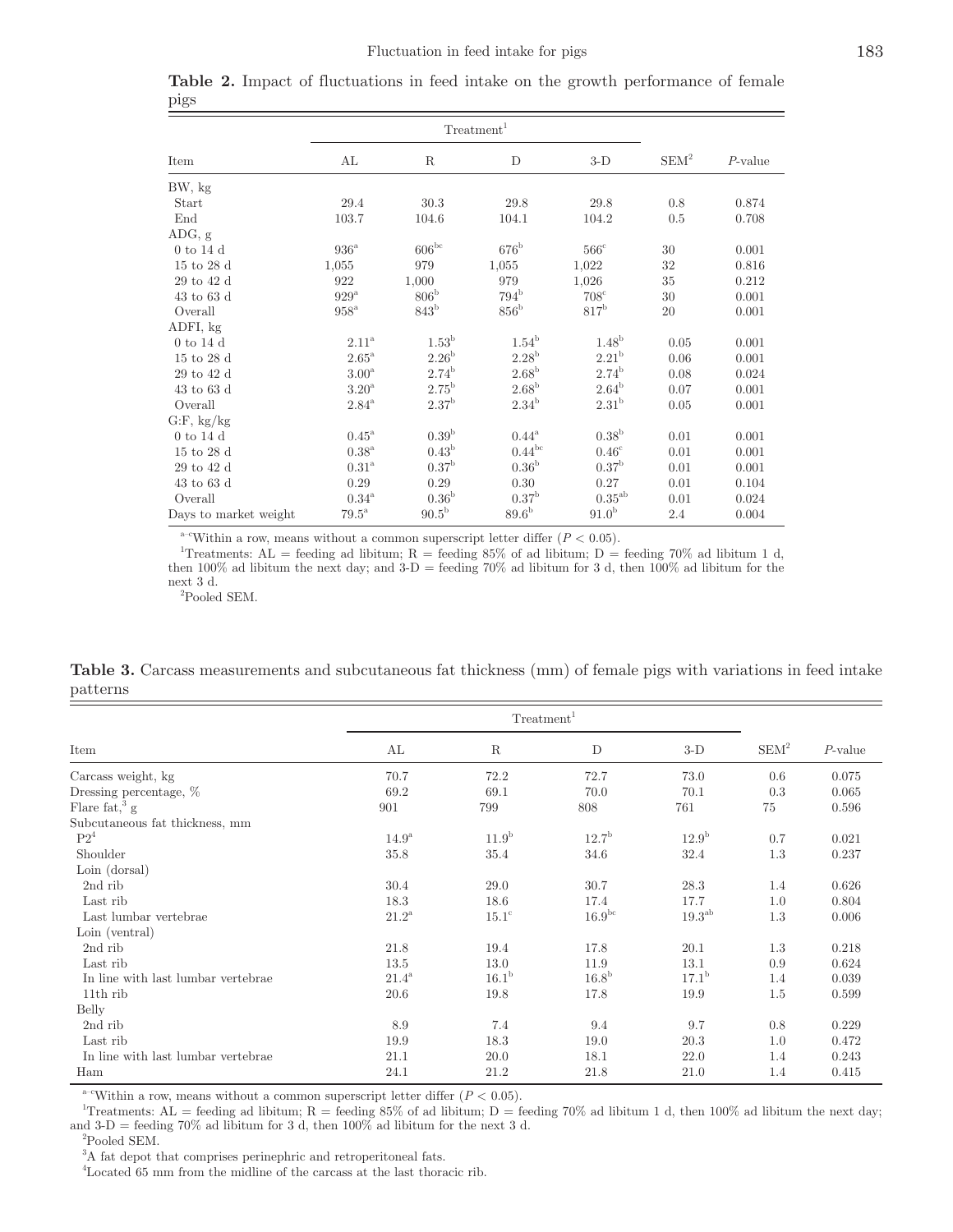|                                       | Treatment <sup>1</sup> |             |      |       |         |            |
|---------------------------------------|------------------------|-------------|------|-------|---------|------------|
| Item                                  | AL                     | $\mathbf R$ | D    | $3-D$ | $SEM^2$ | $P$ -value |
| Viscera weight, g/kg of BW            |                        |             |      |       |         |            |
| Heart                                 | 3.61                   | 3.83        | 3.80 | 3.68  | 0.17    | 0.469      |
| Lungs                                 | 8.09                   | 7.29        | 7.95 | 7.98  | 0.48    | 0.324      |
| Kidneys                               | 3.37                   | 2.85        | 3.16 | 3.11  | 0.21    | 0.099      |
| Liver                                 | 14.4                   | 14.4        | 13.9 | 13.7  | 0.5     | 0.361      |
| Gastrointestinal tract (empty)        | 36.9                   | 37.6        | 38.3 | 36.8  | 0.1     | 0.609      |
| Total                                 | 66.4                   | 61.5        | 67.1 | 65.3  | 3.9     | 0.421      |
| Viscera chemical composition, % of DM |                        |             |      |       |         |            |
| Fat                                   | 63.0                   | 60.8        | 59.6 | 62.7  | 1.3     | 0.243      |
| Protein                               | 34.9                   | 37.0        | 38.2 | 35.3  | 1.2     | 0.220      |
| Ash                                   | 2.2                    | 2.2         | 2.2  | 2.1   | 0.1     | 0.819      |
| Fat:protein                           | 1.85                   | 1.68        | 1.61 | 1.83  | 0.10    | 0.339      |

**Table 4.** Relative viscera weight (g/kg of BW) and composition of female pigs with variations in feed intake patterns

<sup>1</sup>Treatments: AL = feeding ad libitum; R = feeding 85% of ad libitum; D = feeding 70% ad libitum 1 d, then 100% ad libitum the next day; and  $3-D = \text{feeding } 70\%$  ad libitum for 3 d, then  $100\%$  ad libitum for the next 3 d.

2 Pooled SEM.

in the half carcass were not different among treatments. Regression analysis showed that the DXA estimate of carcass fat  $(\%)$  was closely related to the F:L for total carcass and all the primal cuts (Figure 2).

#### **DISCUSSION**

A short-term pig study, which simulated random out-of-feed events up to 3 times (20-h duration) during a 5-wk experimental period, showed that growth depression was evident only during the week in which out-of-feed events occurred, but overall growth was not affected in either weaner or grower pigs (Linneen et al., 2007). Using a more frequent out-of-feed event model, Brumm and Colgan (2005) demonstrated that fluctuation in feed intake once a week for 109 d depressed the growth of pigs by 35 g/d because of decreased feed intake. In the present study, decreased ADFI for pigs with restricted feed intake, fluctuations in feed intake every other day, or fluctuations in feed intake every 3 d depressed ADG by 115, 104, and 118 g/d, respectively. Pigs on the D and 3-D feeding regimens consumed 15% less feed and grew 12% less than pigs on the AL regimen, indicating feed intake was the main contributor to growth retardation.

Edwards (1999) suggested, based on simulations conducted using the computer growth model (AUSPIG), that when pigs were fed the same amount as pigs with a consistent ADFI, but daily intake fluctuated by 30%, they would have a decreased G:F and ADG. A proposed mechanism was that pigs would use more energy and protein for maintenance or fat deposition when ADFI was less or greater than steady ad libitum intake. However, no such effects, in terms of ADG and G:F, were observed in the current study when the intake of pigs was fluctuated on either a daily (D) or a 3-d (3-D) cycle compared with pigs consuming 85% of the intake of the AL group every day (R). This lack of difference in performance between the R and D or 3-D regimens might indicate that, other than a limited nutrient supply for optimal growth, no other stressors such as gastric ulcers, ileitis, and hemorrhagic bowl syndrome (Brumm et al., 2005) were involved when pigs were exposed to fluctuations in feed intake, which was confirmed at slaughter.

Brumm et al. (2006) suggested, based on the observation that the growth of pigs was reduced in the early stage of growth (53 d from 23 kg of BW), but not in the later stage (54 to 109 d), when pigs were exposed to weekly out-of-feed events, that pigs can adapt to repeated out-of-feed events by changing their feed intake pattern. Examination of the performance indices in the current study showed that reductions in ADG and G:F in pigs on the R, D, and 3-D feeding regimens, compared with pigs on the AL regimen, occurred in the initial 14 d of the experiment, but that ADG was comparable with ADG of pigs on the AL regimen during the next 4 wk, perhaps because of improved feed efficiency. The greater G:F in restricted-fed pigs can be explained by compensatory growth after adaptation to the variable nutrient availability (Heyer and Lebret, 2007). These observations infer that, to some extent, pigs can adapt to altered feed intake patterns and can use fluctuating available nutrients efficiently, allowing BW gain and growth efficiency to be maintained.

Based on findings by Edwards (1999) and Trezona (2001), the hypothesis tested was that fluctuations in feed intake every other day or every 3 d would influence the carcass F:L at slaughter. In the present study, carcass F:L results obtained by DXA indicated that continuous feed restriction and fluctuations in feed intake decreased backfat depth by 3 and 2 mm, respectively, compared with AL feeding. Total carcass fat content and the carcass F:L were not influenced by the R or the D and 3-D feeding regimens, indicating that the variation in feed intake used in this experiment did not affect the rate of fat or protein deposition. This is contrary to our expectation that fluctuations in feed intake would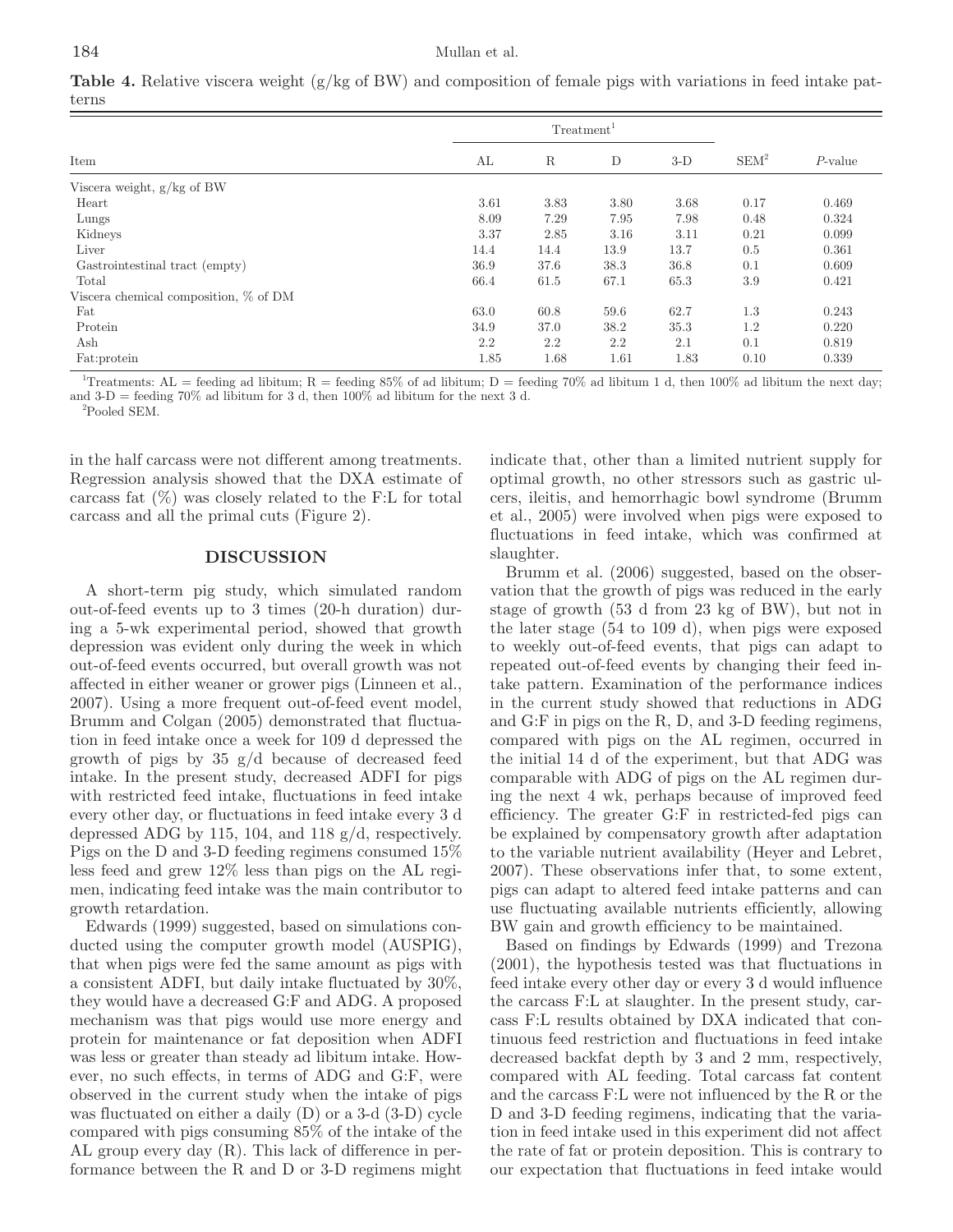**Table 5.** Percentage (%) of fat, lean, and bone tissues and fat-to-lean ratio (F:L) in the half-carcass and primal cuts of female pigs with variations in food intake patterns measured by using dual energy x-ray absorptiometry (DXA)

|                                          |                  | Treatment <sup>1</sup> |                |                  |               |            |
|------------------------------------------|------------------|------------------------|----------------|------------------|---------------|------------|
| Item                                     | AL               | $\rm R$                | $\mathbf D$    | $3-D$            | ${\rm SEM}^2$ | $P$ -value |
| Carcass weight, kg                       | $70.7\,$         | 72.2                   | 72.7           | 73.0             | $0.6\,$       | 0.075      |
| Half carcass                             |                  |                        |                |                  |               |            |
| Fat, %                                   | 24.6             | 22.8                   | $22.6\,$       | 22.7             | $1.3\,$       | 0.661      |
| Lean, $%$                                | 64.2             | 65.0                   | 65.3           | 66.1             | $1.2\,$       | 0.741      |
| Bone, %                                  | $11.2^{\rm a}$   | $12.2^{\rm b}$         | $12.1^{\rm b}$ | $11.2^{\rm a}$   | $\rm 0.3$     | 0.020      |
| F:L                                      | 0.39             | 0.36                   | 0.35           | $0.35\,$         | 0.03          | 0.622      |
| Shoulder                                 |                  |                        |                |                  |               |            |
| Fat, %                                   | $19.2\,$         | 18.3                   | 18.1           | 19.3             | 0.8           | 0.676      |
| Lean, $%$                                | 61.4             | 61.9                   | 62.3           | 61.6             | 0.8           | 0.882      |
| Bone, %                                  | 19.4             | 19.8                   | 19.6           | 19.1             | 0.5           | 0.751      |
| F:L                                      | 0.32             | 0.30                   | 0.29           | 0.32             | 0.02          | 0.645      |
| Loin                                     |                  |                        |                |                  |               |            |
| Fat, $\%$                                | 18.7             | 17.2                   | 17.9           | 16.2             | 1.4           | 0.617      |
| Lean, $%$                                | 79.5             | $80.7\,$               | 79.9           | $82.1\,$         | 1.4           | 0.590      |
| Bone, $\%$                               | 1.8 <sup>a</sup> | $2.1^{\rm b}$          | $2.2^{\rm b}$  | 1.7 <sup>a</sup> | 0.1           | 0.001      |
| F:L                                      | 0.24             | 0.22                   | 0.23           | 0.20             | 0.02          | 0.611      |
| Belly                                    |                  |                        |                |                  |               |            |
| Fat, %                                   | 23.7             | 22.0                   | 22.3           | $20.8\,$         | 2.1           | 0.800      |
| Lean, $\%$                               | 76.1             | 77.7                   | 77.3           | 79.0             | $2.1\,$       | 0.800      |
| Bone, %                                  | 0.2              | 0.3                    | 0.4            | 0.2              | 0.1           | 0.185      |
| F:L                                      | 0.33             | 0.30                   | 0.30           | 0.27             | 0.03          | 0.715      |
| Ham                                      |                  |                        |                |                  |               |            |
| Fat, $\%$                                | 16.6             | 15.7                   | 14.5           | 15.1             | 1.0           | 0.520      |
| Lean, $%$                                | 70.2             | 70.2                   | 71.9           | 71.9             | 1.0           | 0.475      |
| Bone, %                                  | $13.2\,$         | 14.1                   | 13.6           | $13.0\,$         | 0.3           | 0.115      |
| F:L                                      | 0.24             | 0.23                   | 0.20           | 0.21             | 0.02          | 0.458      |
| $DXA$ predicted content, <sup>3</sup> kg |                  |                        |                |                  |               |            |
| Half-carcass lipid                       | 8.95             | 8.39                   | 8.43           | 8.31             | 0.51          | 0.804      |
| Half-carcass protein                     | 4.47             | 4.57                   | 4.65           | 4.66             | 0.08          | 0.318      |

<sup>a,b</sup>Within a row, means without a common superscript letter differ  $(P < 0.05)$ .

<sup>1</sup>Treatments: AL = feeding ad libitum; R = feeding 85% of ad libitum; D = feeding 70% ad libitum 1 d, then 100% ad libitum the next day; and  $3-D$  = feeding 70% ad libitum for 3 d, then 100% ad libitum for the next 3 d.

2 Pooled SEM.

3 For prediction of lipid and protein content, DXA (Hologic Inc., Waltham, MA) measurements of fat and lean tissue weight were logarithmically transformed to base 10 and calculated by using preestablished equations (Suster et al., 2003).

increase the carcass F:L. This discrepancy between the modeling simulation and the present study was most probably due to insufficient feed intake to accommodate the maximum protein deposition capacity after short-term feed restriction. If pigs had been allowed ad libitum access to feed after short-term restriction, as in the modeling simulation, pigs may have eaten more than the ad libitum intake of the control pigs, and the amount of feed intake could have exceeded the maximum protein deposition capacity. In this situation, excess energy and protein would have been used for fat tissue deposition (de Greef, 1992). However, the numerically decreased carcass F:L of pigs in the R, D, and 3-D regimens compared with pigs in the AL regimen might be a reflection of the small number of animals used in this experiment, and the accuracy of DXA estimation may also have contributed to the lack of statistically significant results. Nevertheless, the hypothesis that the carcass F:L in pigs at slaughter would increase if the feed intake of pigs fluctuated was rejected under the current experimental feeding regimens.

Increasing the energy intake (i.e., feeding amount) is known to increase the carcass F:L and decrease the proportion of body protein deposited in the carcass lean (Campbell and Taverner, 1988; Bikker et al., 1995). Albeit with no statistically significant differences, increased carcass lean and numerically decreased carcass fat with the D and 3-D feeding regimens agreed with findings by Bikker et al. (1996a). Overall, the tendency for increased carcass weight in pigs on the R, D, and 3-D regimens could be a reflection of numerically decreased fat content and numerically increased lean and bone content in the half carcass. Because pigs were weighed and slaughtered in the same time frame (weighed at 0900 h, fasted for 12 h, and slaughtered at 0900 h on the next morning), the interval between weighing and slaughter and the amount of the gut content were maintained consistently to minimize carcass weight and dressing percentage variations, respectively.

It was evident that twice as many pigs on the D and 3-D treatments had a P2 depth of 14 mm or greater compared with those pigs consuming the same amount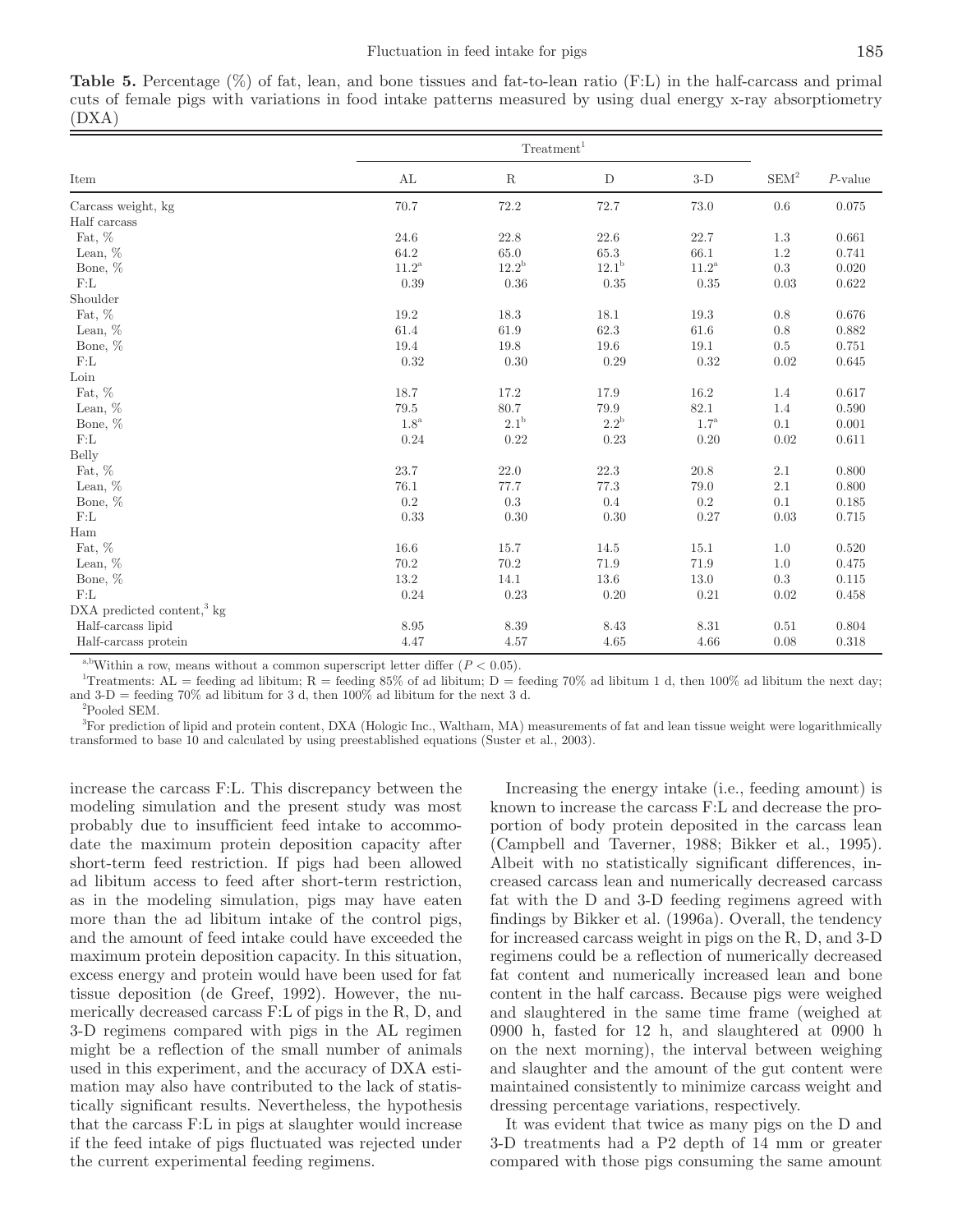

**Figure 2.** Linear relationships between hot carcass fat (%) and fat-to-lean ratio (F:L) in the hot carcass and primal cuts estimated by dual energy x-ray absorptiometry. Hot carcass [◆; F:L = -0.0753 + 0.0188 hot carcass fat %, R<sup>2</sup> = 0.997, residual SD (RSD) = 0.00567, and P < 0.001], ham (■; F:L = -0.0552 + 0.0119 hot carcass fat %, R<sup>2</sup> = 0.888, RSD = 0.02 carcass fat %,  $R^2 = 0.852$ , RSD = 0.05000, and *P* < 0.001), and loin  $(\triangle; F: L = -0.0889 + 0.0133$  hot carcass fat %,  $R^2 = 0.715$ , RSD = 0.04591, and  $P < 0.001$ ).

of feed per day (30 vs. 14% of pigs, respectively; data not shown). This result might indicate that variation in feed intake may have an impact on carcass quality, but to detect statistically significant differences, larger numbers of animals per treatment would be required to account for the large CV in the criteria measured.

Comparison between the D and 3-D feeding regimens indicated that fluctuation in feed intake every 3 d was possibly more deleterious, in terms of carcass quality and growth, than daily fluctuation in feed intake. For example, the 3-d fluctuation in feed intake increased subcutaneous fat depth in the loin, decreased carcass bone content, and reduced ADG from 0 to 14 d and from 43 to 63 d compared with pigs fed the same amount of feed continuously. In contrast, there were no differences between pigs with daily fluctuations in feed intake and pigs that were continuously on restricted feeding. Endocrine studies (summarized in Hornick et al., 2000) showed that restriction of feed increased the release of pituitary GH, whereas the number of GH receptors decreased. Subsequently, increased circulating GH decreased secretion of IGF-I, and stimulated the mobilization of body fat and anabolism of body protein. Therefore, moderate feed restriction is known to reduce fat deposition, whereas severe feed restriction promotes loss of body protein and fat. When refeeding, insulin secretion is markedly increased; hence, the efficiency of protein and fat deposition is increased by increasing the uptake and anabolism of nutrients (Hornick et al., 2000). Although concentrations of plasma insulin and GH were not measured, it is possible that daily fluctuations in feed intake and, in turn, daily fluctuations in pituitary GH concentrations may have permitted only a marginal time span for the alteration of nutrient partitioning, whereas longer term fluctuations in feed intake (3-D) increased the time span, allowing for modification of carcass composition because the changes in endocrine secretion induced by restrict feeding and refeeding persisted for several days or weeks (Hornick et al., 2000).

Decreased feeding has been reported to reduce visceral organ weight in growing pigs and hence to reduce fasting heat production (Koong et al., 1982; Bikker et al., 1996b). Heyer and Lebret (2007) showed that feed restriction decreased visceral organ weight, but during realimentation, visceral weight rapidly increased to greater than that of ad libitum-fed pigs. Bikker et al. (1996b) reported that compensatory growth occurs primarily in the visceral organs. In pigs, a greater gut weight as a consequence of compensatory growth has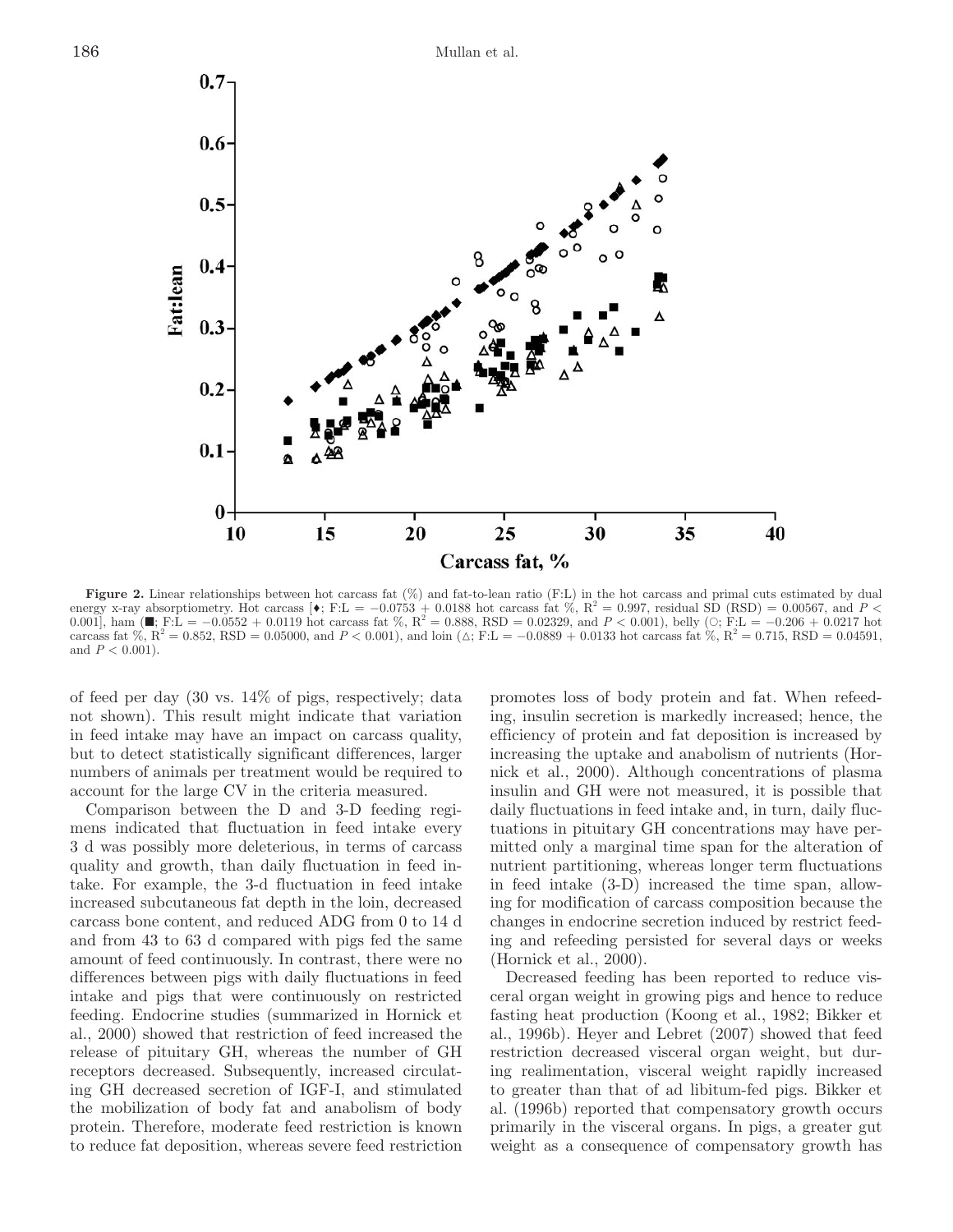been explained by increased feed intake during realimentation (Heyer and Lebret, 2007). However, visceral organ weight was not influenced by any of the feeding regimens used in the present study, which is in agreement with Le Bellego et al. (2002). This might be due to the experimental design of the current study, in which pigs in the R, D, and 3-D feeding regimens did not have the opportunity for compensatory growth because they were restricted to 70% and then fed the same amount of feed consumed by AL pigs, rather than being allowed ad libitum access to feed during the refeeding period.

Increased bone mass in pigs on the R and D feeding regimens compared with pigs on the AL feeding regimen is in agreement with the results of Godfrey et al. (1991) but is difficult to explain. Steiner et al. (2006) suggested that increasing the feeding amount negatively affects the digestibility of P and Ca if dietary concentrations of P and Ca are sufficient, whereas the feeding amount positively affects the digestibility of P and Ca when dietary concentrations of these minerals are marginal. This notion may apply to the current finding because diets in the present study contained a sufficient amount of P  $(6.5 \text{ to } 7.6 \text{ g/kg})$  and Ca  $(8.7 \text{ to } 7.6 \text{ g/kg})$  $10.0 \text{ g/kg}$ .

In summary, this study showed that restricted feeding depressed the growth of pigs and extended the time to reach the target slaughter BW by 11 d. Restriction or fluctuation of feed intake decreased the P2 backfat depth. However, continual fluctuations in feed intake had a minimal effect on the growth pattern of pigs and the carcass F:L compared with pigs fed the same restricted amount throughout the experiment. The pattern of F:L in all primal cuts was a reflection of total carcass fat content. The number of replicates  $(n =$ 15) used in this study may not have been sufficient to minimize the variation in carcass F:L among animals; hence, a large-scale investigation is warranted.

# **LITERATURE CITED**

- Bikker, P., V. Karabinas, M. W. A. Verstegen, and R. G. Campbell. 1995. Protein and lipid accretion in body components of growing gilts (20 to 45 kilograms) as affected by energy intake. J. Anim. Sci. 73:2355–2363.
- Bikker, P., M. W. A. Verstegen, and R. G. Campbell. 1996a. Performance and body composition of finishing gilt (45 to 85 kilograms) as affected by energy intake and nutrition in earlier life: 1. Protein and lipid accretion in body components. J. Anim. Sci. 74:817–826.
- Bikker, P., M. W. A. Verstegen, B. Kemp, and M. W. Bosch. 1996b. Performance and body composition of finishing gilt (45 to 85 kilograms) as affected by energy intake and nutrition in earlier life: 1. Growth of the body and body components. J. Anim. Sci. 74:806–816.
- Black, J. L., R. G. Campbell, I. H. Williams, K. J. James, and G. T. Davies. 1986. Simulation of energy and amino acid utilization in the pig. Res. Develop. Agric. 3:121–145.
- Brumm, M., and S. Colgan. 2005. The impact of repeated out-offeed events on grower pig performance. Page 159 in Manipulating Pig Production X. J. E. Paterson, ed. Aust. Pig Sci. Assoc., Werribee, Victoria, Australia.
- Brumm, M., S. Colgan, and K. Bruns. 2006. Impact of weekly random out-of-feed events and feed particle size on grow-finish pig performance. J. Anim. Sci. 84(Suppl. 2):115–116. (Abstr.)
- Brumm, M., B. Richert, J. Marchant-Forde, and R. Marchant-Forde. 2005. Out-of-feed events in grow-finish pigs: Causes and consequences. Pages 9–11 in Nebraska Swine Rep. EC 05-219-A. D. Moser, ed. Univ. Nebraska Cooperative Ext., Univ. Nebraska, Lincoln.
- Campbell, R. G., and M. R. Taverner. 1988. Genotype and sex effects on the relationship between energy intake and protein deposition in growing pigs. J. Anim. Sci. 66:676–686.
- de Greef, K. H. 1992. Prediction of production: Nutrition induced tissue partitioning in growing pigs, PhD Diss. Wageningen Agricultural University, Wageningen, the Netherlands.
- Edwards, A. C. 1999. Feed processing and feeding management to enhance nutrient utilization in commercial livestock production. Recent Adv. Anim. Nutr. Aust. 12:137–144.
- Godfrey, N. W., P. G. Frapple, A. M. Paterson, and H. G. Payne. 1991. Differences in the composition and tissue distribution of pig carcasses due to selection and feeding level. Anim. Prod. 53:97–107.
- Heyer, A., and B. Lebret. 2007. Compensatory growth response in pigs: Effects on growth performance, composition of weight gain at carcass and muscle levels, and meat quality. J. Anim. Sci. 85:769–778.
- Hornick, J. L., C. Van Eenaeme, O. Gerard, I. Dufrasne, and L. Istasse. 2000. Mechanisms of reduced and compensatory growth. Domest. Anim. Endocrinol. 19:121–132.
- Koong, L. J., J. A. Nienaber, J. C. Pekas, and J. T. Yen. 1982. Effects of plane of nutrition on organ size and fasting heat production in pigs. J. Nutr. 112:1638–1642.
- Le Bellego, L., J. van Milgen, and J. Noblet. 2002. Effect of high ambient temperature on protein and lipid deposition and energy utilization in growing pigs. Anim. Sci. 75:85–96.
- Linneen, S. K., S. S. Dritz, R. D. Goodband, M. D. Tokach, J. M. DeRouchey, and J. L. Nelssen. 2007. Effects of frequent out-offeed events on growth performance of nursery and grow-finish pigs. J. Anim. Sci. 85:2043–2047.
- National Health and Medical Research Council. 2004. Australian Code of Practice for the Care and Use of Animals for Scientific Purposes. 7th ed. Natl. Health Med. Res. Counc., Canberra, Australian Capital Territory, Australia.
- NRC. 1998. Nutrient Requirements of Swine. 10th ed. Natl. Acad. Press, Washington, DC.
- Payne, H. G., B. P. Mullan, M. Trezona, and B. Frey. 1999. A review—Variation in pig production and performance. Pages 13–26 in Manipulating Pig Production VII. P. D. Cranwell, ed. Aust. Pig Sci. Assoc., Werribee, Victoria, Australia.
- Steiner, T., R. Mosenthin, A. Fundis, and S. Jakob. 2006. Influence of feeding level on apparent total tract digestibility of phosphorus and calcium in pigs fed low-phosphorus diets supplemented with microbial or wheat phytase. Livest. Sci. 102:1–10.
- Suster, D., B. Leury, C. D. Hofmeyr, D. N. D'Souza, and F. R. Dunshea. 2004. The accuracy of dual energy x-ray absorptiometry (DXA), weight, and P2 back fat to predict half-carcass and primal-cut composition in pigs within and cross research experiments. Aust. J. Agric. Res. 55:973–982.
- Suster, D., B. J. Leury, D. J. Kerton, and F. R. Dunshea. 2006. Dual energy x-ray absorptiometry predicts the effects of dietary protein and body composition of pigs. Aust. J. Exp. Agric. 46:1439–1445.
- Suster, D., B. J. Leury, E. Ostrowska, K. L. Butler, D. J. Kerton, J. D. Wark, and F. R. Dunshea. 2003. Accuracy of dual energy absorptiometry (DXA), weight and P2 back fat to predict whole body and carcass composition in pigs within and cross experiments. Livest. Prod. Sci. 84:231–242.
- Trezona, M. 2001. Pattern of nutrition can explain seasonal variation in the composition of pig carcasses. MS Diss. University of Western Australia, Nedlends, Western Australia, Australia.